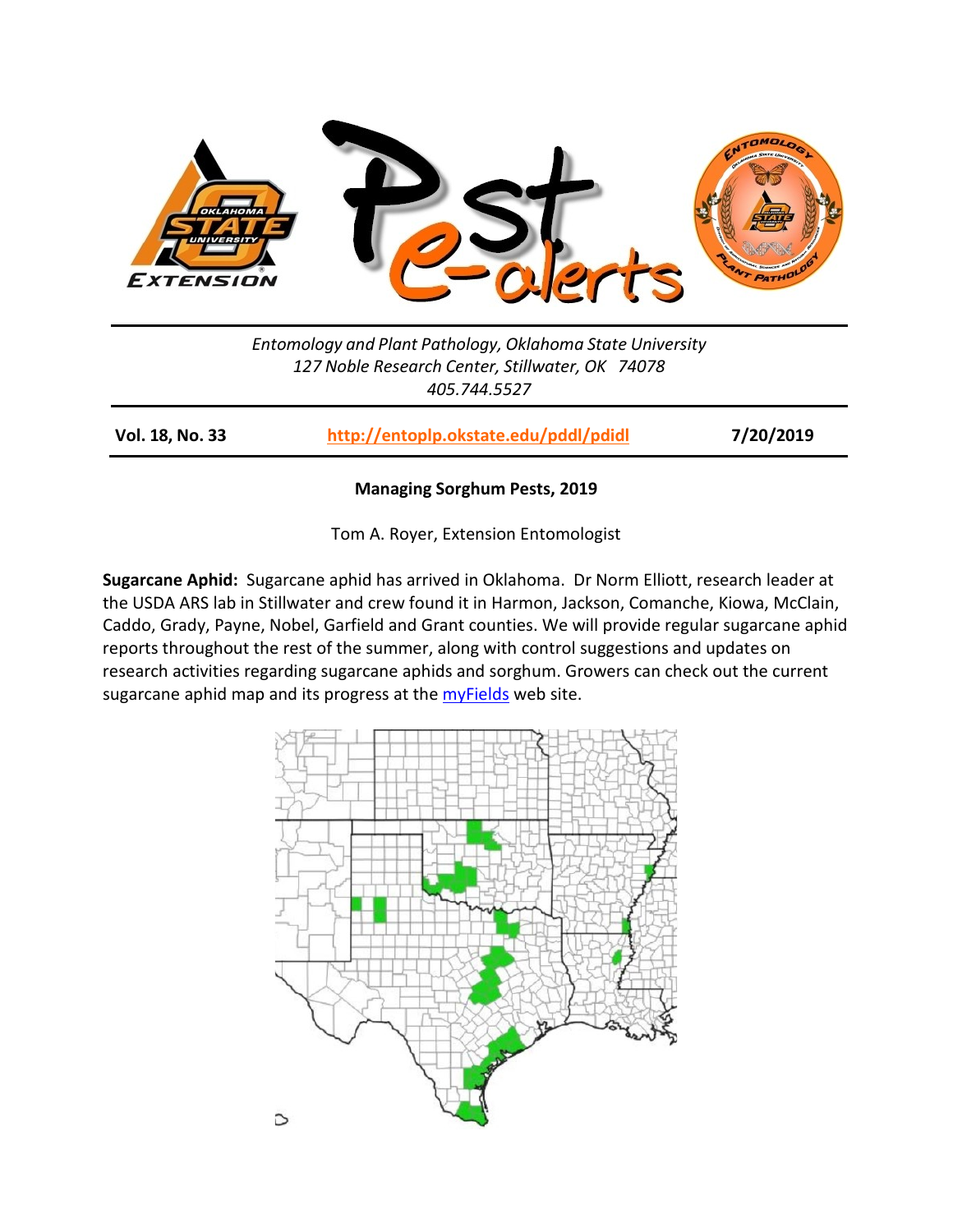Below are some reference pictures to aid in identifying sugarcane aphid. Sugarcane aphid is light yellowish, with black "feet" black cornicles (the two "tailpipes on the abdomen) and black antennae. The next picture is a "group" of approximately 25 + sugarcane aphids on a leaf.





We encourage growers to inspect their fields once a week. When aphids are detected in a field, increase sampling to two times per week. Look at three consecutive plants and examine one upper and one lower leaf on each plant. Keep track of all samples Estimate the average number of aphids found per sample by counting aphids on both leaves. Then move 5 feet and sample two leaves from each of three more consecutive plants. This is considered one "stop". Next, move 90 feet from the first spot using an inverted "U" shaped pattern in the field and sample six more plants for the next stop. Collect counts for nine stops (for 54 plants) and estimate the percentage of samples that totaled at least 50 + aphids on the 2 leaves combined.

Example: leaf 1 has 30 aphids, leaf 2 has 25 aphids, that sample has  $30+25 = 55$  aphids. # samples with 50+ aphids/54  $*$  100 ......



Based on research conducted at OSU, we recommend treating *when 30% of plants are infested with 50 or more aphids per sample.* Do not spray until suggested threshold is reached, but if needed; apply the spray with the highest amount of water carrier as possible (5 or more gallons/acre by air, or 10 or more gallons/acre by ground). This will reduce chances that a second application is needed.

Two registered insecticides, *Sivanto Prime* and *Transform WP,* will provide effective control of sugarcane aphid in sorghum.